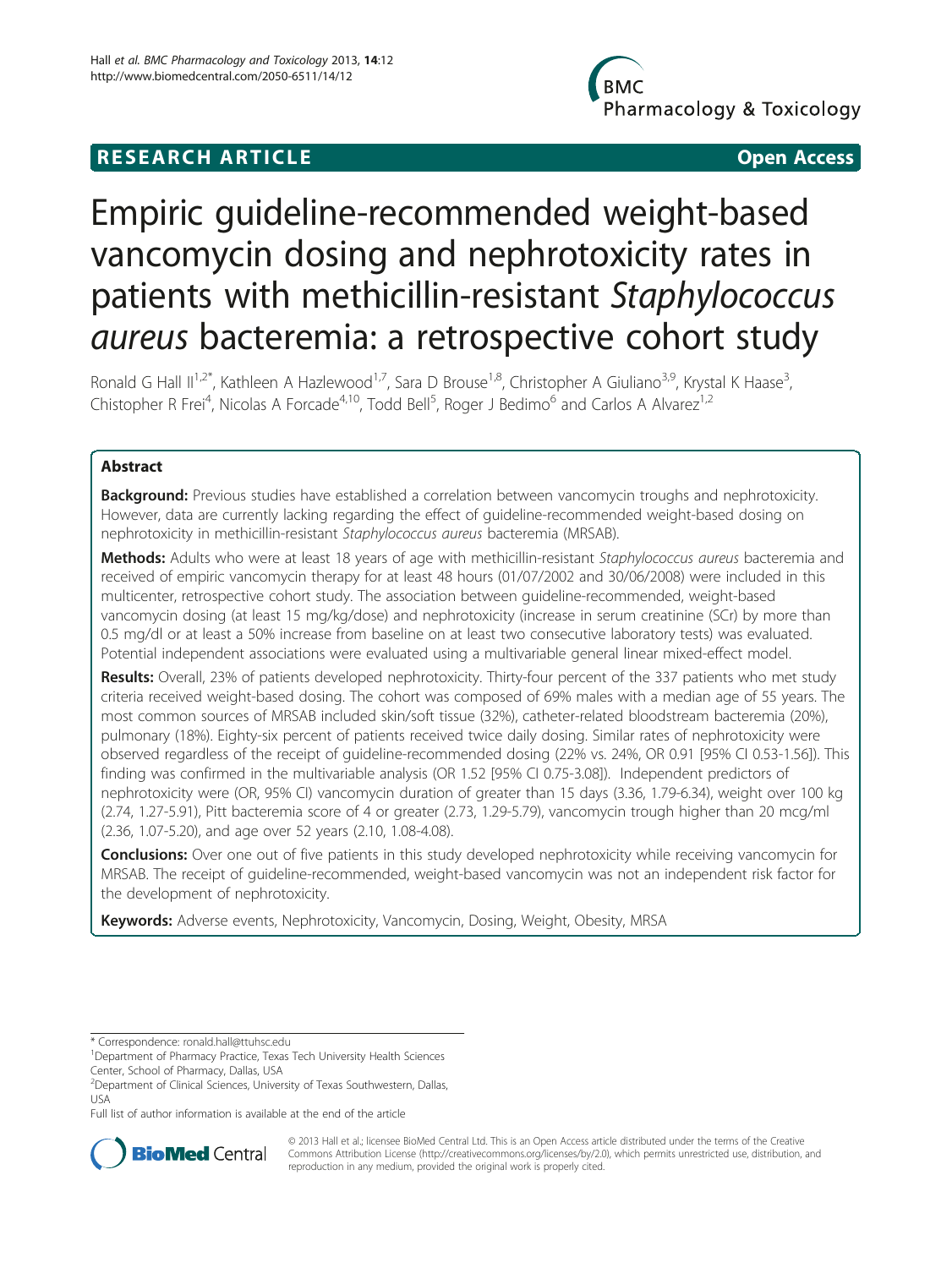# Background

Decreased vancomycin efficacy has been reported by several investigators for methicillin-resistant Staphylococus aureus (MRSA) isolates with a vancomycin MIC of 1 μg/ml or higher [\[1](#page-5-0)-[3\]](#page-5-0). This has been accompanied by a trend of increased vancomycin minimum inhibitory concentrations (MIC) in MRSA isolates [\[4](#page-5-0)]. Experts in the field have responded in two ways. First, the Clinical and Laboratory Standards Institute lowered the susceptibility breakpoint for vancomycin versus S. aureus [\[5\]](#page-5-0). Second, several influential organizations endorsed a consensus review recommending higher vancomycin trough concentrations [[6\]](#page-5-0). Weight-based dosing was recommended to achieve these new target vancomycin trough concentrations. The impact of these two changes on the safety profile of vancomycin is unknown. Recent studies suggest increased vancomycin trough concentrations are a risk factor for increased rates of nephrotoxicity [[1,7-10](#page-5-0)]. However, no studies have yet evaluated the effect of guideline-recommended, weight-based vancomycin dosing on nephrotoxicity. We performed a multi-center retrospective cohort study to assess the risk of nephrotoxicity associated with guideline-recommended, weightbased vancomycin dosing.

## Methods

## Design

We conducted a multi-center, retrospective cohort study at three hospitals between July 2002 and June 2008. This retrospective cohort evaluated the association between the receipt of weight-based vancomycin dosing as recommended in the 2009 guideline and the development of nephrotoxicity in patients with MRSA bacteremia [[6\]](#page-5-0). The development of nephrotoxicity during vancomycin therapy was the primary outcome of interest. All data were collected from the patient's medical record at each study institution. The results of our evaluation of guidelinerecommended, weight-based dosing and mortality can be found elsewhere [[11](#page-5-0)].

#### Setting

The three study hospitals were a 400 bed tertiary hospital, a 350 bed Veteran Affairs hospital, and a 600 bed university hospital. The requirement for informed consent was waived by each of the institutional review boards (IRBs) that approved the study (North Texas Veterans Health Care System, Texas Tech University Health Sciences Center, and University of Texas Health Science Center, San Antonio) due to the retrospective nature of the study and being deemed as minimal risk.

#### Patients

All adults (18 years or older) admitted with MRSA bacteremia (identified by microbiological records) who

received parenteral vancomycin for at least 48 hours were evaluated for study inclusion. Patients were excluded if at the time of the first vancomycin dose they were pregnant, had moderate-to-severe renal dysfunction (defined as a creatinine clearance (CrCl)  $\leq$  30 ml/min or receipt of dialysis), received vancomycin within the same hospital stay, or had a culture-proven MRSA infection within six months [[12](#page-5-0)]. Patients with a CrCl  $\leq$  30 ml/min were excluded because these patients were considered more likely to require a dosing frequency adjustment to less than once daily dosing and the measure of vancomycin dosing intensity used was mg/kg/day. Prior MRSA infections were excluded due to the likely prior receipt of vancomycin.

#### **Definitions**

The study team agreed upon the following definitions while designing this study. Nephrotoxicity was defined as an increase in serum creatinine (SCr) by greater than a 0.5 mg/dl or 50% increase from baseline on at least two consecutive laboratory tests during the period from initiation of vancomycin to completion of therapy [\[6](#page-5-0)]. We compared the nephrotoxicity rates among patients treated with guideline-recommended vancomycin doses (at least 30 mg/kg/day; at least 15 mg/kg/day for CrCl 30-50 ml/min) to those treated with lower vancomycin doses (less than 30 mg/kg/day; less than 15 mg/kg/day for CrCl 30-50 ml/min). Vancomycin trough concentrations were determined by the assay used for routine patient care at each institution. All concentrations labeled as "trough" were utilized. Only the first/initial vancomycin trough concentration was utilized in the analysis. All study hospitals did not have a mandatory therapeutic drug monitoring service and therefore vancomycin trough concentrations were only obtained as clinically indicated by the prescribing physician. Pitt bacteremia score and Charlson comorbidity index were used to quantify severity of illness and comorbid conditions. Both of these indices have been described in detail elsewhere [[13-15\]](#page-5-0).

#### Statistical analysis

All analyses were performed using SAS 9.2 (Cary, North Carolina) and RTREE (Available at: [http://c2s2.yale.edu/](http://c2s2.yale.edu/software/rtree/) [software/rtree/](http://c2s2.yale.edu/software/rtree/)). It was determined that seven to eight variables would likely be evaluated in the multivariable model. In order to prevent overfitting, a total of 70-80 events would be required. Assuming a nephrotoxicity rate of 25% based on prior literature, 280-320 patients would be required for the multivariable analysis [\[1,7](#page-5-0)]. Candidate variables selected for consideration in the multivariable model were identified a priori. Univariable associations were explored using either Chi-square or Fisher's Exact tests. Dichotomization of continuous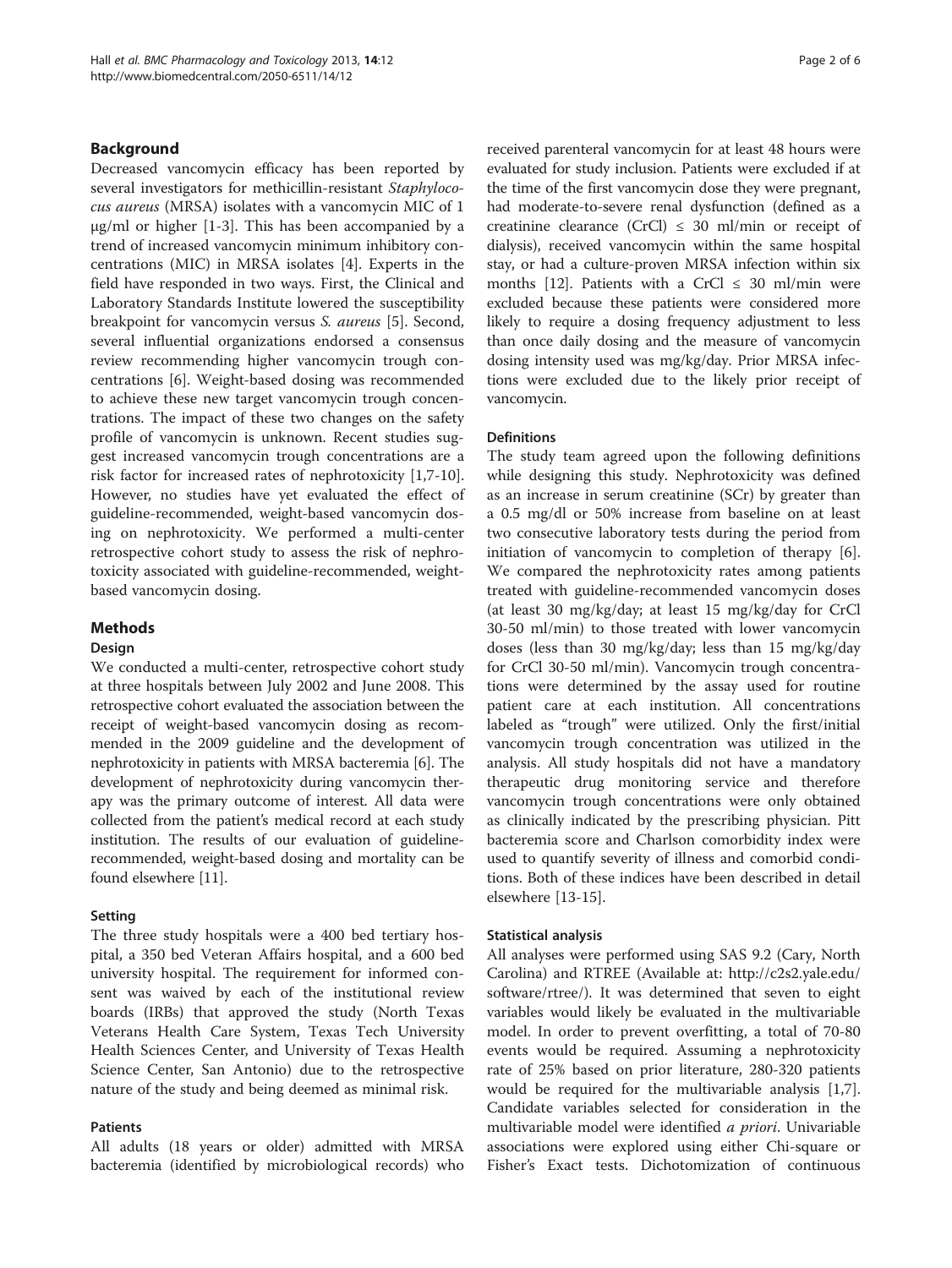variables was achieved by recursive partitioning to determine significant cut-points [\[16\]](#page-5-0). A Pitt bacteremia score  $\geq 4$  was used based on previous literature [[17\]](#page-5-0). A vancomycin trough greater than 20 mcg/ml was based on previous observations of increased rates of nephrotoxicity compared with troughs of 15-20 mcg/ml [\[10](#page-5-0)]. The univariable analysis included the following candidate variables: receipt of guideline-recommended, weight-based vancomycin dosing, vancomycin trough greater than 20 mcg/ml, duration of vancomycin treatment greater than 15 days, gender, age greater than 52 years, weight greater than 100 kg, Pitt bacteremia score of 4 or higher, intensive care unit (ICU) residence, use of concomitant nephrotoxins (e.g. contrast dye, aminoglycosides, vasopressors), baseline serum creatinine, and Charlson comorbidity index score of 5 or higher.

Consideration for inclusion in the multivariable model was based on our conceptual model as well as significant associations observed in the univariable analysis  $(p<0.1)$ . Independent predictors of nephrotoxicity were determined using a multivariable generalized linear mixedeffect model. Hospital site was treated as a random effect whereas other covariates were treated as fixed effects. A p value of <0.05 was considered statistically significant for the multivariable model. The analysis also included an extensive evaluation of effect measure modification and biologic interaction.

# Results

Of the 798 patients with MRSA bacteremia, 337 were included in the cohort (Hospital  $A = 156$ , Hospital  $B = 100$ , Hospital C = 81). Reasons for patient exclusion were not collected by the automated screening process.

Table 1 Baseline characteristics of the cohort<sup>A</sup>

The baseline characteristics of the cohort are shown in Table 1. The cohort was predominantly male (79.2%) and was comprised of Caucasians (65%), African-Americans (14%), and Hispanics (17%). Data regarding race/ethnicity were missing for 5 patients and documented as other in seven patients. Vancomycin was dosed according to 2009 guidelines in 33.6% percent of patients. Patients weighing ≥ 100 kg received similar doses per day to those weighing  $<$  100 kg (1941 mg vs. 1919 mg, p = 0.72). Patients receiving guideline-recommended, weight-based vancomycin dosing had a median daily dose of 32.0 mg/kg/day (interquartile range 29.0, 36.0), while those receiving lower doses received 21.3 mg/kg/day (interquartile range 17.0, 26.0)  $(p < 0.001)$ . As expected, vancomycin trough concentrations were higher in patients receiving guidelinerecommended, weight-based dosing (12.3 mcg/ml, IQR 8.3, 17.5) compared to patients who received lower doses (10.1 mcg/ml, IQR 7.1, 14.9),  $p = 0.03$ . The most common dosing frequencies administered were once (11.3%) or twice daily (86.3%). Other dosing frequencies included thrice daily (2.1%) or every other day (0.3%). The most common sources of infection for patients receiving weight-based vancomycin dosing according to the 2009 guideline were bloodstream catheter-related (16.6%), central nervous system (0.4%), gastrointestinal (0.9%), genitourinary (6.7%), osteomyelitis (1.3%), pulmonary (19.3%), skin/soft tissue (37.7%), and other (0.5%). The source of infection was undocumented for 16.6% of patients. For patients receiving lower doses, the sources of infection were bloodstream catheter-related (27.4%), genitourinary (10.6%), osteomyelitis (0.9%), pulmonary (15%), skin/soft tissue (20.4%). The source of infection was undocumented in 25.7% of patients receiving lower dosing.

| Characteristic                      | Guideline-recommended dosing ( $n = 113$ ) | Lower dosing $(n = 223)^+$ | p-value |
|-------------------------------------|--------------------------------------------|----------------------------|---------|
| Male gender (%)                     | 76%                                        | 81%                        | 0.97    |
| Age (years)                         | 57 (46, 71)                                | 54 (44, 63)                | 0.03    |
| Height (cm)                         | 172 (163, 178)                             | 175 (168, 183)             | < 0.001 |
| Weight (kg)                         | 63 (57, 68)                                | 88 (75, 104)               | < 0.001 |
| Serum creatinine (mg/dl)            | 0.9(0.7, 1.3)                              | 0.9(0.7, 1.2)              | 0.70    |
| Creatinine clearance (ml/min)       | 71 (47, 104)                               | 86 (66, 124)               | < 0.001 |
| Charlson comorbidity index $> 5$    | 20%                                        | 13%                        | 0.06    |
| Length of hospital stay (days)      | 17(9, 37)                                  | 18 (9, 32)                 | 0.60    |
| Intensive care unit resident        | 41%                                        | 41%                        | 0.99    |
| Pitt bacteremia $\geq 4$            | 21%                                        | 22%                        | 0.80    |
| Concomitant nephrotoxin             | 50%                                        | 49%                        | 0.85    |
| Nephrotoxicity                      | 22%                                        | 24%                        | 0.74    |
| Initial Vancomycin Dose (mg/kg/day) | 32 (29, 36)                                | 21 (17, 26)                | < 0.001 |

A = Results are presented as median (interquartile range) unless otherwise noted.

\* = Vancomycin  $\geq 30$  mg/kg/day,  $\geq 15$  mg/kg/day for creatinine clearance of 30-50 ml/min.

+ = Vancomycin < 30 mg/kg/day, < 15 mg/kg/day for creatinine clearance of 30-50 ml/min.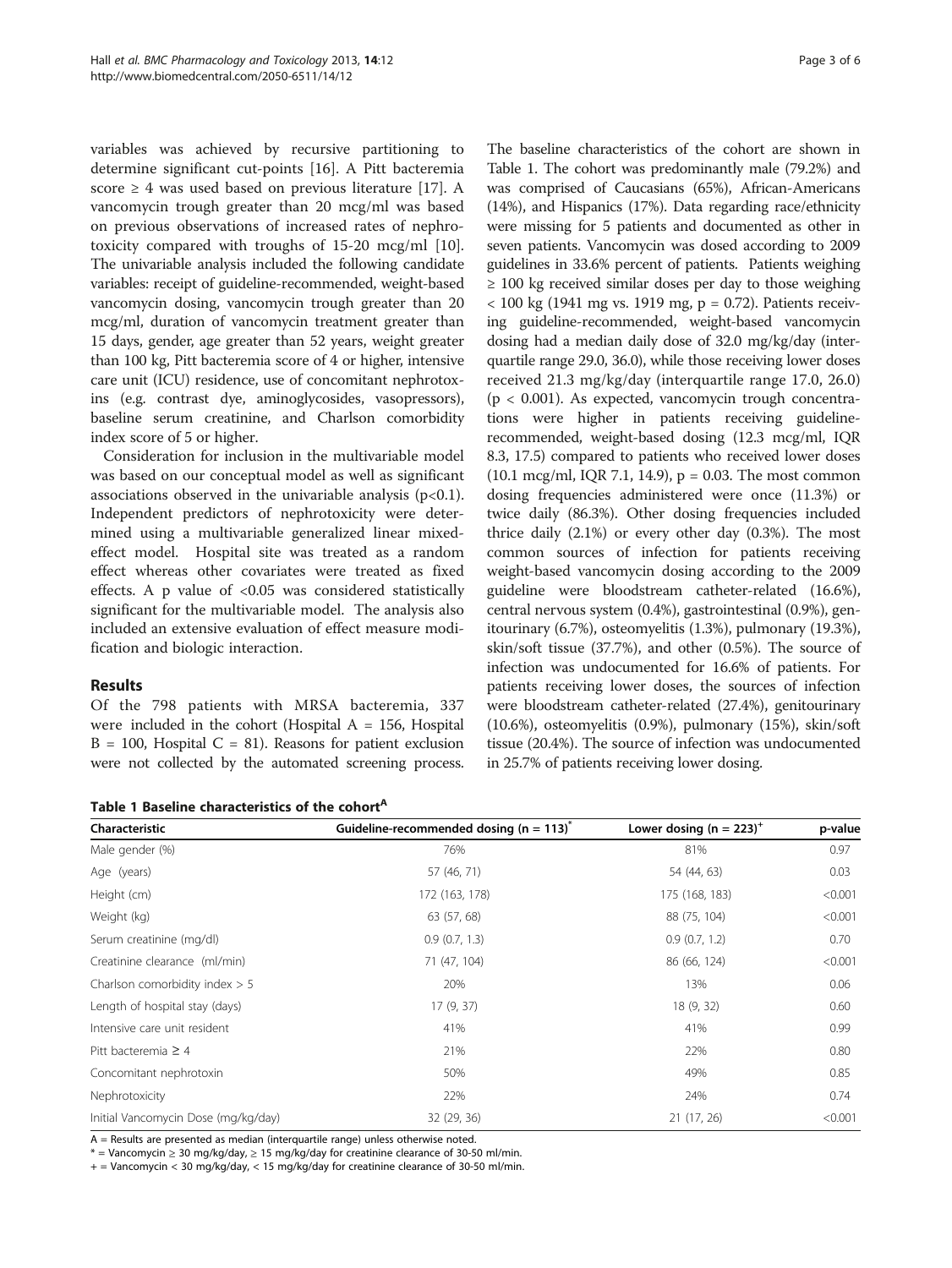Nephrotoxicity occurred in 78 patients (23%), occurring in 56%, 11%, and 33% of patients at Hospitals A, B, and C, respectively. The median (interquartile range) increase from baseline to peak serum creatinine was 0.0 mg/dL (0.0, 0.2) for patients who did not develop nephrotoxicity versus 1.0 mg/dL (0.6, 2.1) for patients who developed nephrotoxicity. Fifteen percent of patients had a vancomycin trough concentration greater than 20 mcg/ml. Concurrent nephrotoxins included contrast dye (34%), aminoglycosides (19%), and vasopressors (12%). Concomitant antimicrobials active against MRSA were used in 23% of patients.

In the univariable analysis (Table 2), nephrotoxicity was similar between patients that received guidelinerecommended, weight-based vancomycin dosing versus lower dosing (22% vs. 24%). Factors associated with increased risk for nephrotoxicity included duration of vancomycin treatment greater than 15 days, weight greater than 100 kg, Pitt bacteremia score of 4 or higher, vancomycin trough greater than 20 mcg/ml, age greater than 52 years, ICU residence, and concomitant nephrotoxin. In the multivariable analysis there was not a statistically significant association between vancomycin dosing and nephrotoxicity (Table 3). Independent predictors of nephrotoxicity in the multivariable model were duration of vancomycin treatment greater than 15 days, weight greater than 100 kg, Pitt bacteremia score of 4 or higher, vancomycin trough greater than 20 mcg/ml, and age greater than 52 years.

## **Discussion**

We did not observe a statistically significant relationship between the receipt of guideline-recommended, weightbased dosing of vancomycin and the development of nephrotoxicity in patients in our cohort. This finding is

Table 2 Univariable analysis of risk factors for nephrotoxicity

| Variable                                                      | Odds<br>ratio | 95% confidence<br>interval |
|---------------------------------------------------------------|---------------|----------------------------|
| Guideline-recommended vancomycin dosing                       | 0.91          | $0.53 - 1.56$              |
| Vancomycin duration $> 15$ days                               | 3.65          | 2.16-6.17                  |
| Weight greater than 100 kilograms                             | 2.08          | 1.18-3.67                  |
| Pitt Bacteremia Score of four or greater                      | 3.80          | 2.17-6.63                  |
| Vancomycin trough greater than 20 mcg/ml                      | 2.51          | 1.28-4.92                  |
| Age greater than 52 years                                     | 2.40          | 1.38-4.15                  |
| Intensive care unit resident                                  | 3.64          | $2.15 - 6.18$              |
| Concomitant nephrotoxin                                       | 2.08          | 1.24-3.49                  |
| Male gender                                                   | 1.04          | $0.56 - 1.57$              |
| Charlson comorbidity index 5 or greater                       | 1.14          | $0.57 - 2.27$              |
| Baseline serum creatinine greater than<br>$1.0 \text{ mg/dL}$ | 0.94          | $0.56 - 1.57$              |

| Table 3 Multivariable analysis of independent risk factors |  |  |
|------------------------------------------------------------|--|--|
| for nephrotoxicity                                         |  |  |

| Variable                                 |      | 95% confidence<br>interval |
|------------------------------------------|------|----------------------------|
| Guideline-Recommended Vancomycin Dosing  | 1.52 | $0.75 - 3.08$              |
| Vancomycin duration greater than 15 days | 3.36 | 1.79-6.34                  |
| Weight greater than 100 kilograms        | 2.74 | 1.27-5.91                  |
| Pitt Bacteremia Score of four or greater | 2.73 | 1.29-5.79                  |
| Vancomycin trough greater than 20 mcg/ml | 2.36 | $1.07 - 5.20$              |
| Age greater than 52 years                | 2.10 | 1.08-4.08                  |
| Intensive care unit residence            | 1.90 | $0.95 - 3.80$              |
| Concomitant nephrotoxin                  | 1.64 | $0.87 - 3.11$              |

clinically important because weight-based vancomycin dosing is now recommended by the vancomycin guidelines [[6](#page-5-0)].

The impact of vancomycin on the development of nephrotoxicity has been debated for decades. Multiple prospective clinical trials suggest that traditional vancomycin doses (1 gram IV every 12 hours) cause nephrotoxicity 5% of the time, or less, when concomitant nephrotoxins are not used [[18](#page-5-0)-[21\]](#page-5-0). A 7-35% rate of nephrotoxicity was reported with the concomitant use of nephrotoxins [[22,23\]](#page-5-0).

The controversy surrounding vancomycin-associated nephrotoxicity has resurfaced in parallel with the increased utilization of higher vancomycin doses to achieve higher target trough concentrations in response to rising vancomycin MIC values. The nephrotoxicity rate in our study (23%) is consistent with recent data utilizing a standard definition of nephrotoxicity (11-42%) [\[1,7](#page-5-0)-[10](#page-5-0)].

Our study also agreed with other studies that have identified an association between vancomycin trough concentrations and nephrotoxicity [[1](#page-5-0),[7-10\]](#page-5-0). These studies, and our own, are unable to determine whether this association is causative in nature. Our observation of an association between duration of vancomycin treatment and nephrotoxicity is also consistent with previous work [[1,7,9\]](#page-5-0). Whether vancomycin duration is a causative factor in nephrotoxicity is also unclear.

The factors significantly associated with the development of nephrotoxicity in our study are clinically reasonable. We found that a Pitt bacteremia score of 4 or greater was predictive of nephrotoxicity in our study. This is consistent with other studies that have observed a significant association between nephrotoxicity and ICU residence upon antibiotic initiation or increased APACHE II scores [[7](#page-5-0),[8](#page-5-0),[24](#page-5-0)]. We observed that greater patient weight was significantly associated with the development of nephrotoxicity, which is also consistent with previous investigations [[8,24\]](#page-5-0).

The application of our study is limited by its retrospective nature and the potential lack of external validity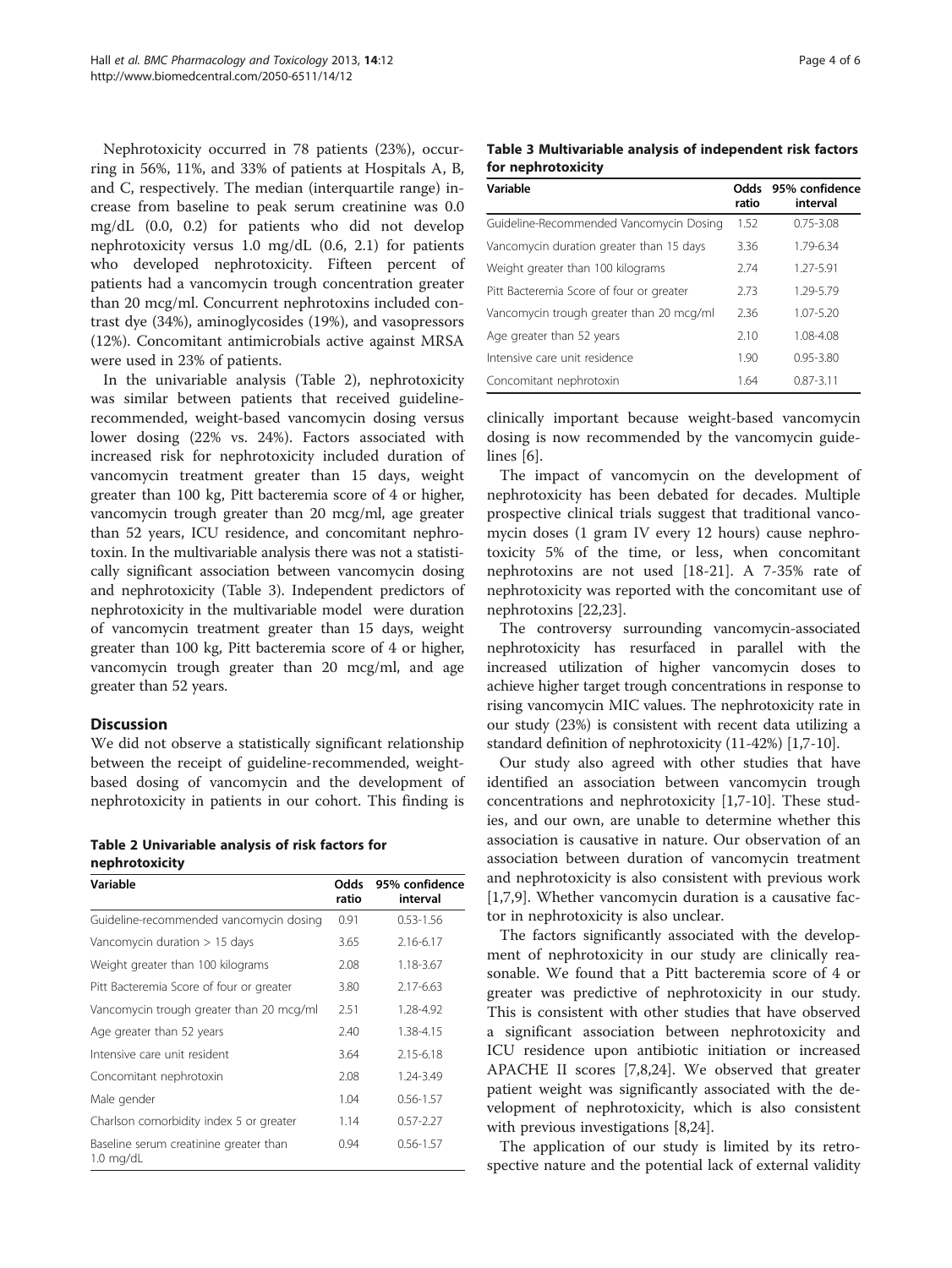in patients being treated with vancomycin for conditions other than MRSA bacteremia. The lack of information regarding reasons for exclusion may also limit how other institutions are able to use these findings for their patient population. Retrospective studies may have differences between the comparison groups in regards to measured and unmeasured confounders. To address potential confounding, a stratified analysis was conducted on variables considered to potentially affect the primary outcome. Biologically plausible factors that demonstrated confounding were included in the multivariable model. A multivariable mixed-effects model using hospital site as the random effect was utilized to minimize the impact of the differences in measured confounders as well as the risk of clustering. One major difference between the institutions is the much longer length of stay at Hosptial A due to two long-term care wings in the facility compared to none for the Hospitals B and C. Therefore, the higher nephrotoxicity rate at Hospital A may be in part due to an observation bias due to patients on vancomycin remaining in the hospital longer than patients at the other institutions.

The fact that we did not observe an association between concomitant nephrotoxins and nephrotoxicity may have been due to the lack of recording the dose and duration of concomitatnt nephrotoxin use. Our results may have also been subject to a selection bias since patients weighing greater than 70 kilograms were less likely to receive weight-based vancomycin dosing as recommended by the 2009 guideline. This selection bias could have reduced our ability to detect guidelinerecommended, weight-based dosing as an independent risk factor for nephrotoxicity. The utilization of all vancomycin concentrations labeled as "troughs" could have biased our results. The potential for each institution to use different vancomycin assays could have also biased our results. However, our study found that vancomycin troughs greater than 20 mcg/ml is associated with nephrotoxicity mirroring those of previous studies. This lack of effect is common for most non-differential misclassification biases. If any effect were to occur to this bias, it would have been to lessen the ability to determine that vancomycin trough concentrations are a risk factor for nephrotoxicity. The exclusion of patients with missing vancomycin trough concentrations from the multivariable model may have also biased the results. This exclusion may have created a selection bias that decreased the ability to detect severity of illness or length of vancomycin therapy as patients without therapeutic drug monitoring tend to be less severely ill patients who do not require long durations of therapy. The fact that both of these characteristics remained independent predictors of nephrotoxicity in spite of this selection bias reinforces the strength of these associations. Last, our

study evaluated dosing practices prior to the publication of the 2009 guidelines. However, this standard measure created two distinct groups supported by the 2009 guideline regardless of how often weight-based vancomycin was utilized during the study period.

Furthermore, the implications of loading doses and therapeutic drug monitoring programs on nephrotoxicity need further evaluation since none of our institutions utilized loading doses or formal therapeutic drug monitoring services (e.g. automatic pharmacy consultation for vancomycin management). Each study institution employs clinical pharmacists who monitor vancomycin trough concentrations and provide recommendations for the physician to clinically evaluate.

# Conclusions

In this multi-center study, more than one in five patients developed nephrotoxicity. We did not observe a significant relationship between weight-based guideline-recommended dosing and nephrotoxicity. If this finding is confirmed by others, clinicians should be able to utilize weight-based, guideline-recommended dosing. Careful management of patients with MRSAB is needed to avoid vancomycin trough concentrations associated with nephrotoxicity.

#### Competing interests

Grant funding from AstraZeneca, Ortho-McNeil Janssen, and Pfizer: CRF. Scientific Advisory Board for Tibotec Therapeutics and Gilead Sciences: RJB. None: RGH, CAA, CAG, KKH, KAH, NAF, SDB, TB.

#### Author contributions

RGH, CAG, KKH, KAH, SDB, RJB were involved in the study concept and design. RGH, CAG, CAA, CRF were involved in the data analysis and interpretation. RGH, CAG, KKH, KAH, CAA, CRF, NAF, SDB, TB, RJB were involved in the drafting of the manuscript for important intellectual content and had final approval of the manuscript.

#### Acknowledgements

Drs. CA and RH were supported by Grant Number KL2RR024983, titled, "North and Central Texas Clinical and Translational Science Initiative" (Milton Packer, M.D., PI) from the National Center for Research Resources (NCRR), a component of the National Institutes of Health (NIH), and NIH Roadmap for Medical Research, and its contents are solely the responsibility of the authors and do not necessarily represent the official views of the NCRR or NIH. Information on NCRR is available at [http://www.nih.gov/about/almanac/](http://www.nih.gov/about/almanac/archive/2003/organization/NCRR.htm) [archive/2003/organization/NCRR.htm.](http://www.nih.gov/about/almanac/archive/2003/organization/NCRR.htm) Information on Re-engineering the Clinical Research Enterprise can be obtained from [http://or.org/pdf/](http://or.org/pdf/NIH_Roadmap-ClinicalResearch.pdf) [NIH\\_Roadmap-ClinicalResearch.pdf](http://or.org/pdf/NIH_Roadmap-ClinicalResearch.pdf). Dr. CF was supported by National Institutes of Health grant KL2RR025766.

Presented in part at the 2010 Society of Critical Care Medicine's 39<sup>th</sup> Critical Care Congress (Abstract #956) and at the Infectious Diseases Society of America 2010 Annual Meeting (Abstract #288).

#### Author details

<sup>1</sup>Department of Pharmacy Practice, Texas Tech University Health Sciences Center, School of Pharmacy, Dallas, USA. <sup>2</sup> Department of Clinical Sciences University of Texas Southwestern, Dallas, USA. <sup>3</sup>Department of Pharmacy Practice, Texas Tech University Health Sciences Center, School of Pharmacy, Amarillo, USA. <sup>4</sup> Division of Pharmacotherapy, University of Texas, Austin, USA.<br><sup>5</sup> Denartment of Internal Medicine Texas Tech University Health Sciences Department of Internal Medicine, Texas Tech University Health Sciences Center, School of Medicine, Amarillo, USA. <sup>6</sup>Department of Internal Medicine, University of Texas Southwestern, Dallas, USA. <sup>7</sup>Current affiliation: University of Wyoming School of Pharmacy, Swedish Family Medicine Residency Program, Englewood, USA. <sup>8</sup>Current affiliation: University of Kentucky